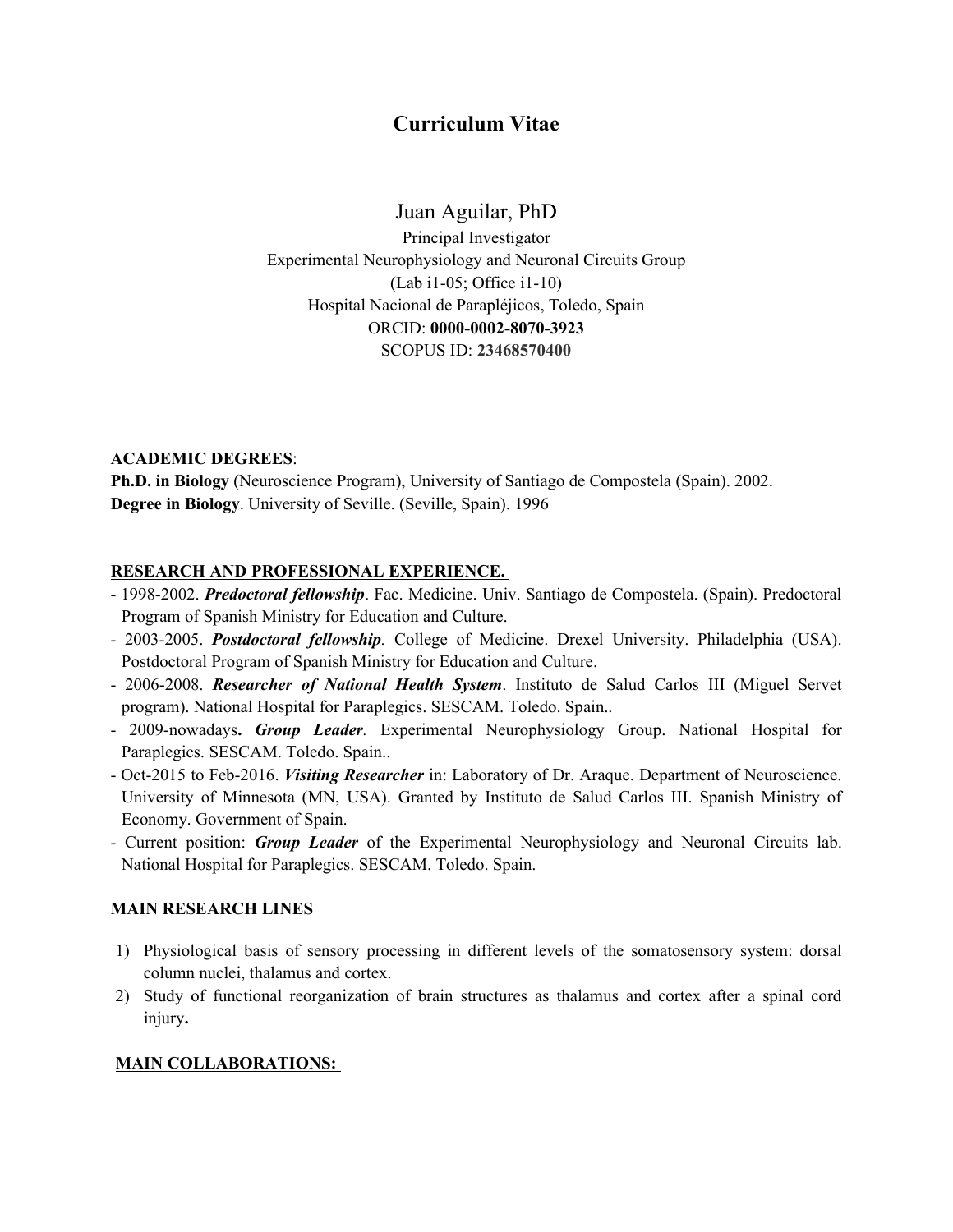.- Dr. Oliviero. FENNSI Group. National Hospital for Paraplegics, Toledo, (Spain). Non- Invasive techniques of neuromodulation in humans.

.- Dr. Abad-Rodríguez. Group of Membrane Biology and Axonal Repair. National Hospital for Paraplegics, Toledo, (Spain). Physiological role of Galectin-4 in cortex and hippocampus.

.- Dr. Araque. Dpt. Neuroscience. University of Minnesota (MN,USA.) Interaction Astrocyte-neuron in the somatosensory cortex.

.- Dr. Rivadulla and Dr. Cudeiro. Department of Medicine. University of Coruña. Spain. Use of Static magnetic fields (tSMS) in animal models of epilepsy.

# SCIENTIFIC PUBLICATIONS:

#### 2020:

50) Soto-Leon V, Alonso-Bonilla C, Peinado-Palomino D, Torres-Pareja M, Mendiza-Laiz N, Mordillo-Mateos L, Onate-Figuerez A, Arias P, Aguilar J, Oliviero A. (2020). Effects of fatigue induced by repetitive movements and isometric tasks on reaction time. Human Movement Science 73:102679. DOI:10.1016/j.humov.2020.102679 (IF: 2.096)

49) Lines J, Martin ED, Kofuji P, Aguilar J\*, Araque\* A. (2020). Astrocytes modulate sensory-evoked neuronal network activity. Nature Communications 11: 3689. DOI: 10.1038/s4167-020-17536-3 (IF:12.121 ;D1) (\*) Corr Author.

48) Hernando A, Galvez F, García MA, Soto-Leon V, Alonso-Bonilla C, Aguilar J, Oliviero A. (2020). Effects of moderate static magnetic fiel on neural systems is a non-invasive mechanical stimulation of the brain possible theoretically?. Frontiers in Neuroscience 14:419 DOI: 10.3389/fnins.2020.00419. IF: 3.707 Q2

# 2019:

47) Fernández-López E, Alonso-Calviño E, Humanes-Varela D, Foffani G\*, Aguilar J\*. (2019). Slowwave activity homeostasis in the somatosensory cortex after spinal cord injury. Experimental Neurology. 322:113035. doi: 10.1016/j.expneurol.2019.113035. IF: 4.56 (\*) Corr Author.

46) Mordillo-Mateos L, Soto-León V, Torres-Pareja M, Peinado-Palomino D, Mendoza-Laiz N, Alonsobonilla C, Dileone M, Rotondi M, Aguilar J, Oliviero A. (2019). Fatigue in multiple sclerosis: general and perceived fatigue does not depend on corticospinal tract dysfunction. Fronties in Neurology 10:339 doi: 10.3389/fneur.2019.00339. IF: 2.635

45) Durkee CA, Covelo A, Lines J, Kofuji P, Aguilar J, Araque A. (2019). Gi/o proteína-coupled receptors inhibit neurons but activate astrocytes and stimulate gliotransmission. Glia 67:1076-1093 doi: 10.1002/glia.23589 IF: 5.829

## 2018:

44) Jutzeler CR, Streijger F, Aguilar J, Shortt K, Manouchehri N, Okon E, Hupp M, Curt A, Kwon BK, Kramer JLK. (2018). Sensorymotor plasticity after spinal cord injury: a longitudinal and translational study. Annals of Clinical and Translational Neurology. 6(1):68-82 doi:10.1002/acn3.679 IF: 4.656

43) Rivadulla C\*, Aguilar J\*, Coletti M, Aguila J, Prieto S, Cudeiro J. (2018). Static magnetic fields reduce epileptiforme activity in anesthetized rat and monkey. Scientific Reports 8(1):15985 doi:10.1038/s41598-018-3308-x IF:4.525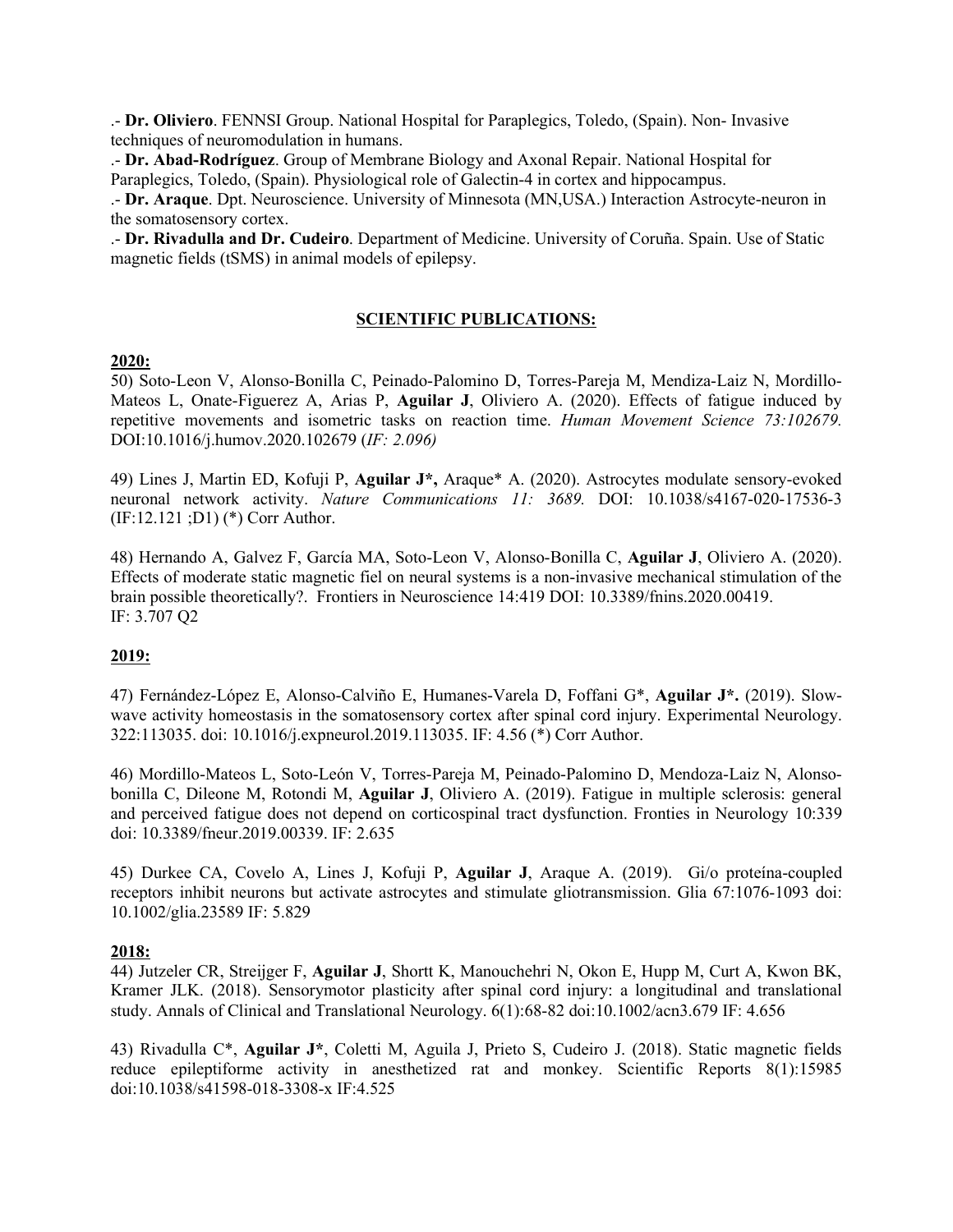42) Jiménez S, Mordillo-Mateos L, Dileone M, Campolo , Carrasco-López C, Moitinho-Ferreira F, Gallego-Izquierdo T, Siebner HR, Valls-Solé, J, Aguilar J, Oliviero A. (2018). Effects of patterned peripheral nerve stimulation on soleus spinal motor neuron excitability. PLoS One Feb 16; 13(2):e0192471 doi:10.1371/journal.pone.0912471 IF: 2.77

# 2017:

41) Lozano-Soto E, Soto-León V, Sabbarese S, Ruiz-Alvarez L, Sanchez-Del-Rio M, Aguilar J, Strange BA, Foffani G, Oliviero A. (2017) "Transcranial static magnetic field stimulation (tSMS) of the visual cortex decreases experimental photophobia". Cephalalgia Jan 1:333102417736899. doi: 10.1177/0333102417736899. IF:4.438

40) Martin-Fernandez M, Jamison S, Robin LM, Zhao Z, Martin ED, Aguilar J, Benneyworth MA, MArsicano G, Araque A. (2017). Synapse-specific astrocyte gating of amygdala-related behavior. Nature Neuroscience 20(11):1540-1548 doi:10.1038/nn.4649 IF: 14.98

39) Liu C, Foffani G, Scaglione A, Aguilar J, Moxon KA. (2017). Adaptation of thalamic neurons provides information about the spatiotemporal contexto of stimulus history. The Journal of Neuroscience 37(41):10012-10021. doi: 10.1523/JNEUROSCI.0637-17.2017 IF: 5.998

38) Valero M, Arvekin RG, Fernandez-Lamo I; Aguilar J, Lopez-Pigozzi D, Brotons-Mas JR, Cid E, Tamas G, Menendez de la Prida L. 2017. Mechanisms for selective single-cell reactivation during offline sharp-wave ripples and their distortion by Fast ripples. Neuron. 94(6):1234-1247. doi:10.1016/j.neuron.2017.05.032 IF: 14.024

37) Mordillo-Mateos L, Dileone M, Soto-León V, Brocalero-Camacho A, Pérez-Borrego YA, Onate-Figuerez A, **Aguilar J**, Oliviero A. (2017). Effects of transcranial direct current stimulation on temperature and pain perception. Scientific Reports.7(1)2946 doi:10.1038/s41598-017-03173-2 IF:4.847

36) Cudeiro-Blanco J, Onate-Figuerez A, Soto-León V, Avendaño-Coy J, Mordillo-Mateos L, Brocalero-Camacho A, Esclarín A, Rotondi M, Aguilar J, Arias P, Oliviero A. (2017). Prevalence of Fatigue and Associated Factors in a SCI population: data from an internet based and face-to-face surveys. Journal of Neurotrauma epub ahead of print. Doi:10.1089/neu.2016.4950 IF:5.19

35) Humanes-Valera D, Foffani G\*, Alonso-Calviño E, Fenández-López E, Aguilar J\*. (2017). "Dual cortical plasticity after spinal cord injury". Cerebral Cortex 27(5):2926-2940 doi: 10.1093/cercor/bhw142. IF: 8.66 (\*) Corr Author.

## 2016:

34) Alonso-Calviño E, Martínez-Camero I, Fernández-López F, Humanes-Valera D, Foffani G, Aguilar J\*. (2016)."Increased responses in the somatosensory thalamus immediately after spinal cord injury". Neurobiology of Disease 87:39-49. doi:10.1016/j.nbd.2015.12.003 IF: 5.078 (\*) Corr Author.

## 2015:

33) Valero M, Cid E, Averkin RG, Aguilar J, Sanchez-Aguilera A, Viney TJ, Gomez-Dominguez, Bellistri E & Menendez de la Prida L. (2015). "Determinants of different deep and superficial CA1 pyramidal cell dynamics during sharp-wave ripples. Nature Neuroscience 18(9):1281-90. doi:10.1038/nn.4074 IF:14.98

## 2014:

32) Humanes-Valera D, Foffani G\*, Aguilar J\*. (2014). "Increased cortical responses to forepaw stimuli immediately after peripheral deafferentation of hindpaw inputs". Scientific Reports. 4, 7278; DOI:10.1038/srep07278 IF: 5.08 (\*) Corr Author.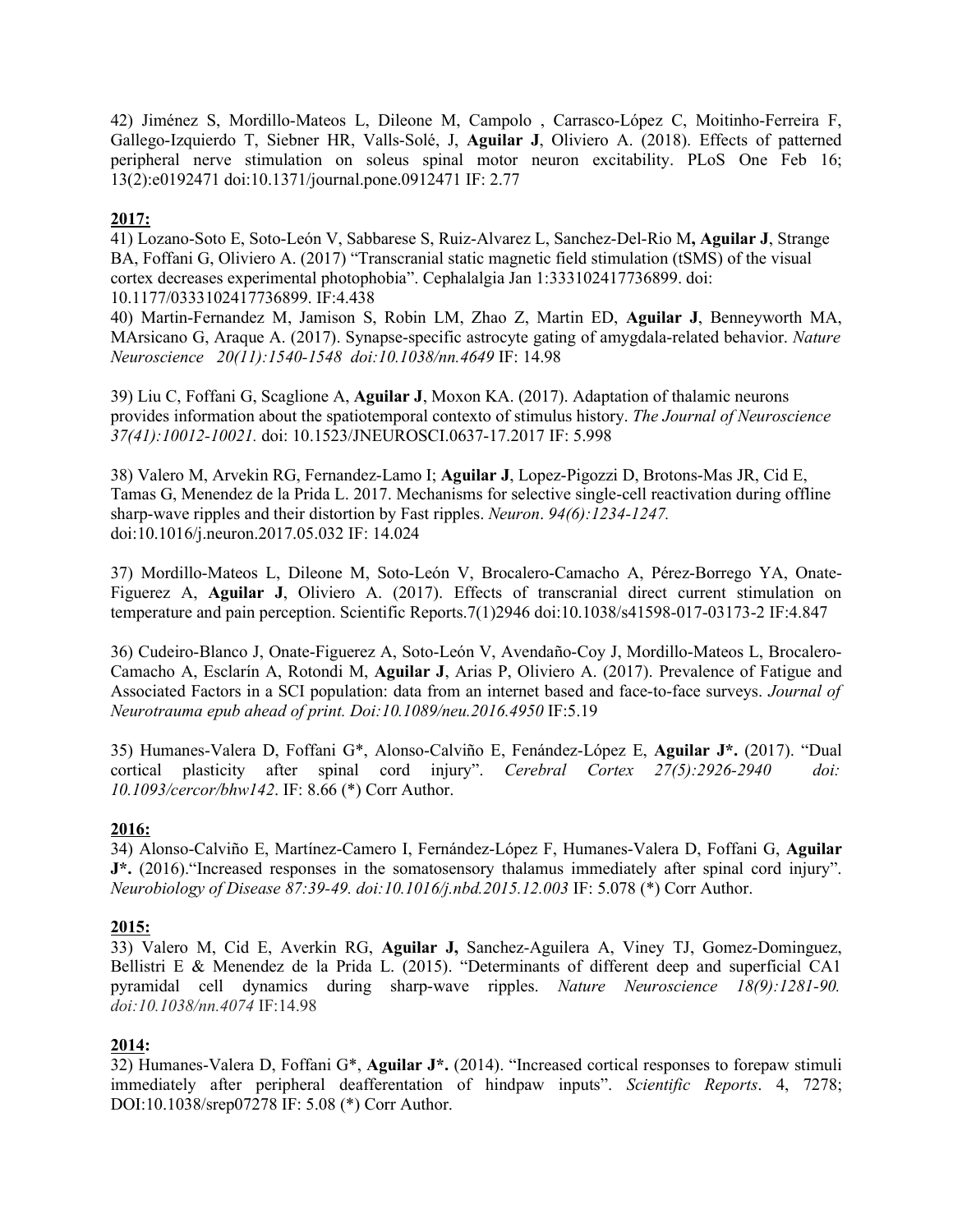31) Moxon KA, Oliviero A, Aguilar J, Foffani G\*. (2014)."Cortical reorganization after spinal cord injury: always for good?. Neuroscience. Vol 283:78-94 doi:  $10.1016/j.$ neuroscience.2014.06.056) IF: 3.33

30) Yague JG, Humanes-Valera D, Aguilar J, Foffani G. (2014). " Functional reorganization of the forepaw cortical representation immediately after thoracic spinal cord hemisections in rats". Experimental Neurology 257:19-24. IF:4.62

# 2013:

29) Humanes-Valera D, Aguilar J, Foffani G. (2013). "Reorganization of the intact somatosensory cortex immediately after spinal cord injury". PlosOne8(7):e69655. doi:10.1371/journal.pone.0069655. IF: 3.53

28) Bellistri E, Aguilar J, Brotons-Mas JR, Foffani G, Menéndez de la Prida L. (2013) "Basic properties of somatosensory-evoked responses in the dorsal hippocampus of the rat". Journal of Physiology. 591.(10) pp: 2667-2686 IF: 4.38

# 2012:

27) Morales-Botello ML, Aguilar J\* and Foffani G\*.(2012). "Imaging the spatio-temporal dynamics of supragranular activity in the rat somatosensory cortex in response to stimulation of the paws". PloSOne 7(7) e40174. doi:10.1371/journal.pone 0040174 IF: 3.53 (\*) Corr Author.

26) A. Oliviero, A. Arevalo-Martin, M Rotondi, D Garcia-Ovejero, L Mordillo-Mateos, A Lozano-Sicilia, I Panyavin, L Chiovato, J Aguilar, G Foffani. V Di Lazzaro, E Molina-Holgado. (2012). "CB1 receptor antagonism/inverse agonism increases motor system excitability in humans". European Neuropsycopharmacology 22(1): 27-35 IF:3.68

## 2011:

25) Scaglione A, Moxon KA, Aguilar J and Foffani G. (2011). "Trial-to-trial variability in the responses of neurons carries information about stimulus location in the rat whisker thalamus". PNAS vol108 nº36 pp:14956-14961. IF: 9.81

24) Aguilar J\*, Pulecchi F, Dilena R, Oliviero A, Priori A and Foffani G\*. (2011)

"Spinal direct current stimulation modulates the activity of graciles nucleus and primary somatosensory cortex in anesthetized rats". Journal of Physology 589.20 pp: 4981-4996 IF: 4.38 (\*) Corr Author.

23) A Oliviero, L Mordillo-Mateos, Arias P, Panyavin I, Foffani G and Aguilar J. (2011). "Transcranial static magnetic field stimulation (tSMS) of the human motor cortex". Journal of Physiology 5891.20 pp:4949-4958 IF: 4.38

22) Y Perez-Borrego, V Soto-Leon, J Aguilar, G Foffani, M Rotondi, S Bestmann and A Oliviero. (2011). "Studying plasticity of sensory function: insight from pregnancy". Experimental Brain Research 209 (2): 311-316 IF: 2.17

21) Foffani G\*, Humanes-Valera D, Calderón-Muñoz F, Oliviero A, Aguilar J\*. (2011) "Spinal cord injury immediately decreases anesthetic requirements in rats". Spinal Cord, 49:822-826 IF: 1.7 (\*) Corr Author.

20) Yagüe JG, Foffani G\*, Aguilar J\*. (2011). "Cortical hiperexcitability in response to preserved spinothalamic inputs immediatlety after spinal cord hemisection". Experimental Neurology. 227: 252-263 IF: 4.62 (\*) Corr Author.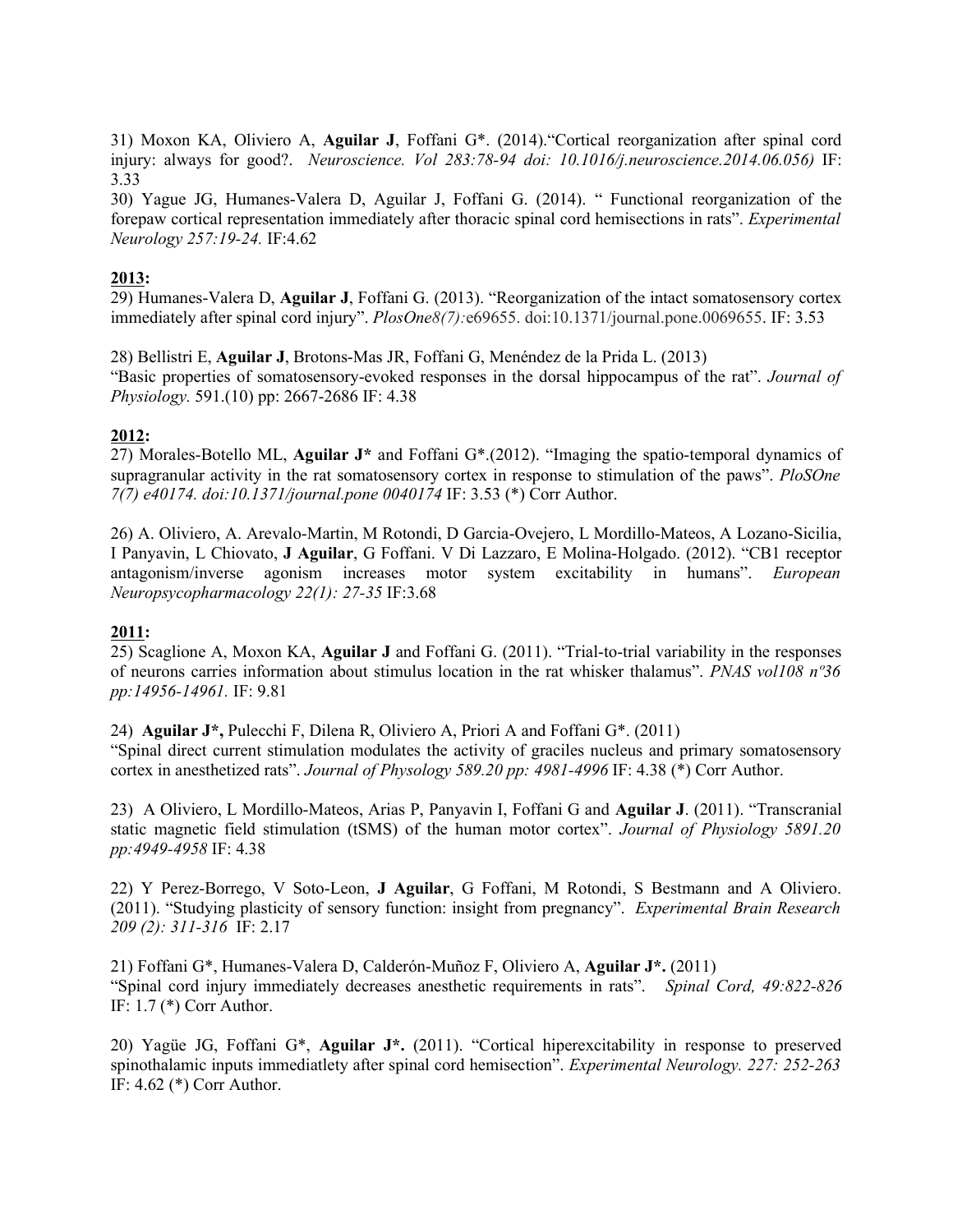# 2010:

19) Aguilar J\*, Humanes-Valera D, Alonso-Calviño E, Yagüe JG, Moxon K, Oliviero A, Foffani G\*. (2010). "Spinal cord injury immediately changes the state of the brain". Journal of Neuroscience 30:7528-7537. IF: 6.75 (\*) Corr Author.

18)Merzagora A.C, Foffani G, Payavin I, Mordillo-Mateos L, Aguilar J, Onaral B, Oliviero A. (2010). "Prefrontal hemodynamics change produced by anodal direct current stimulation". Neuroimage 49:3204- 10. IF: 6.13

# 2009:

17) Hirata A, Aguilar J and Castro-Alamancos MA. (2009). "Influence of subcortical inhibition on barrel cortex receptive fields". Journal of Neurophysiology. 102:437-450 IF: 3.04

16) Foffani G, Morales-Botello ML and Aguilar J\*. (2009). "Spike Timing, Spike Count, and Temporal Information for the Discrimination of Tactile Stimuli in the Rat Ventrobasal Complex". Journal of Neuroscience 29:5964 –5973. IF:6.75 (\*) Corr Author.

15) G. Miscio, E. Milano, J. Aguilar, G. Savia, G. Foffani, A. Mauro, L. Mordillo-Mateos, J. Romero-Ganuza , A. Oliviero. (2009). "Functional involvement of central nervous system at high altitude". Experimental Brain Research 194:157–162 IF: 2.17

# 2008:

14) J. Aguilar\*, Morales-Botello M.L. and G. Foffani. (2008). "Tactile responsesof hindpaw, forepaw and whisker neurons in the thalamic ventrobasal complex of anesthetized rats". *European Journal of* Neuroscience. 27:378–387. IF. 3.67 (\*) Corr Author.

13) K.A. Moxon, L.L. Hale, J. Aguilar, G. Foffani. (2008). "Responses of infragranular neurons in the rat primary somatosensory cortex to forepaw and hindpaw tactile stimuli". Neuroscience 156: 1083-1092. IF: 3.33

# 2007:

12) A. Oliviero , M. Rubio-Esteban , G. Foffani , J. Aguilar , E. Lopez-Dolado ,

T. Arzoz-Lezaun, J.A. Godino-Duran a, J.M. Gómez-Argüelles, Y. Pérez-Borrego, F. Sebastián de la Cruz, V. Di Lazzaro. (2007). "Effects of baclofen on temperature perception in humans". Neuroscience Research 59:89–92. IF: 2.15

# 2006:

11) A. Hirata, J. Aguilar, and M.A. Castro-Alamancos. (2006). "Noradrenergic activation amplifies bottom-up and top-down signal-to-noise ratios in sensory thalamus". Journal of Neuroscience. 26:4426 – 4436. IF:6.75

# 2005:

10) JR. Aguilar and MA Castro-Alamancos. (2005). "Spatiotemporal gating of sensory inputs in thalamus during quiescent and activated states". Journal of Neuroscience. 25:10990 –11002. IF:6.75

## 2004:

9) C. Soto, J. Aguilar, F. Martín-Cora, C Rivadulla and A Canedo. (2004). "Intracuneate mechanisms underlying primary afferent cutaneous processing in anaesthetized cats". European Journal of Neuroscience. 19: 3006-3016. IF: 3.67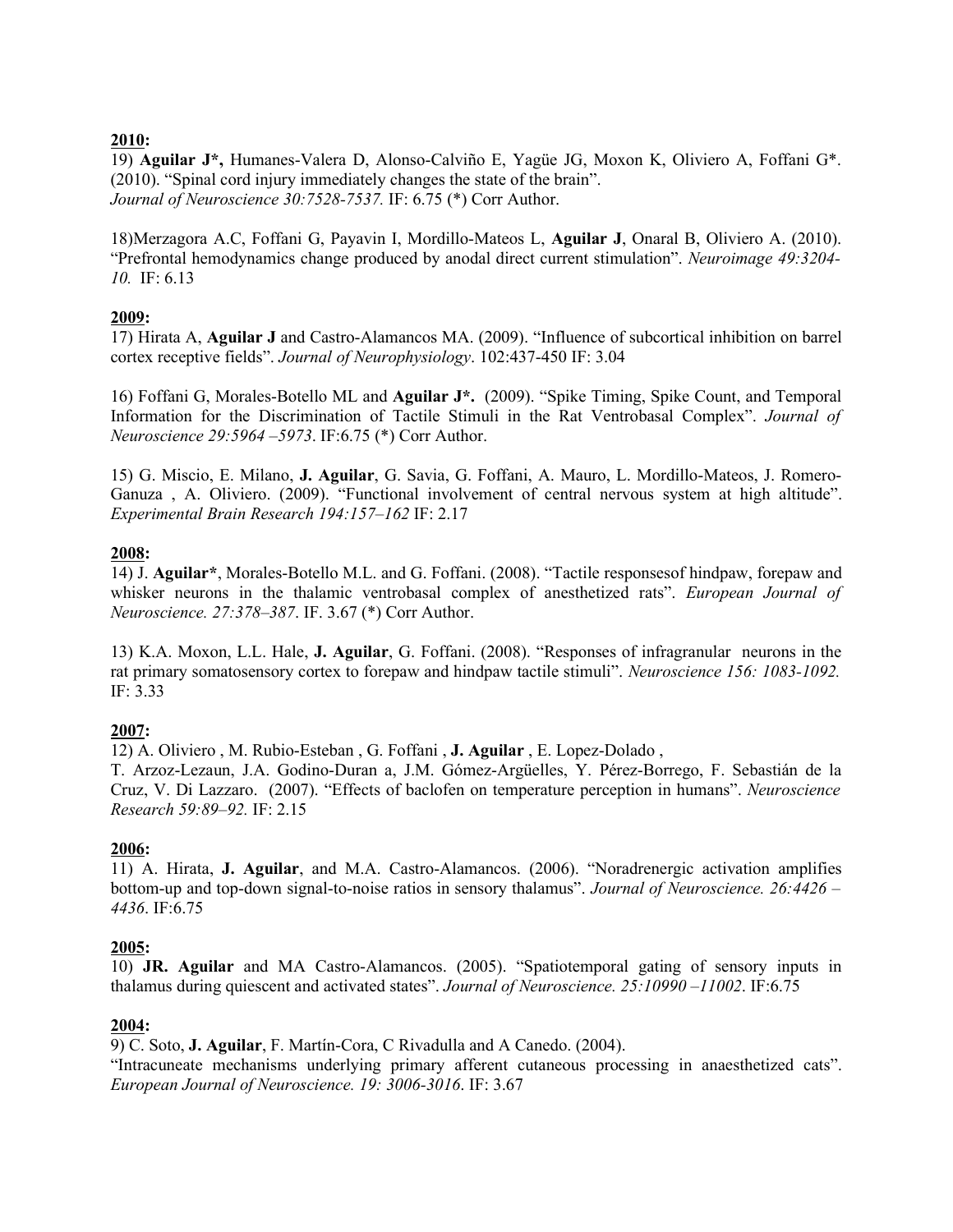8) E. Sánchez, J. Aguilar, C. Rivadulla and A. Canedo. (2004). "The role of glycinergic interneurons in the dorsal column nuclei". Neurocomputing 58-60: 1049-1055. IF: 2.01

## 2003:

7) J. Aguilar, C. Rivadulla, C. Soto, and A. Canedo. (2003). "New corticocuneate cellular mechanisms underlying the modulation of cutaneous ascending transmission in anesthetized cats". Journal of Neurophysiology 89: 3328 –3339. IF: 3.04

# 2002:

6) J. Aguilar, C. Soto, C. Rivadulla and A. Canedo. (2002). "The lemniscal-cuneate recurrent excitation is suppressed by strychnine and enhanced by GABAA antagonists in the anaesthetized cat". European Journal of Neuroscience. 16: 1697-1704. IF: 3.6

# 2001:

5) J. Mariño, J. Aguilar, C. Soto, A. Canedo. (2001). "La corteza cerebral modula la transmisión cutánea a través de los núcleos de los cordones posteriores". Revista de Neurología. 33:448-454 IF: 0.93

## 2000:

## 4) Canedo and J. Aguilar. (2000)

"Spatial and cortical influences exerted on cuneothalamic and thalamocortical neurons of the cat". European Journal of Neuroscience. 12:2515-2533. IF: 3.67

3) A. Canedo, J. Mariño and J. Aguilar.(2000). "Lemniscal recurrent and transcortical influences on cuneate neurons". Neuroscience. 97: 317-334 IF: 3.33

2) J. Mariño, A. Canedo and J. Aguilar.(2000). "Sensorimotor cortical influences on cuneate nucleus rhythmic activity in the anesthetized cat". Neuroscience 95: 657-673 IF: 3.33

## 1999:

1) J. Mariño, J. Aguilar and A. Canedo. (1999). "Cortico-subcortical synchronization in the chloraloseanesthetized cat". Neuroscience.93: 409-411. IF: 3.33

## GRANTED RESEARCH PROJECTS:

## As Principal Investigator

11.- Title: Deciphering the role of GABAergic neuronal populations in the cortical reorganization after spinal cord injury (GABA in CoRe). Funding Entity: Ministerio de Economía y Competitividad. Dirección General de Investigación Científica y Técnica. 2020-2023. PI: Juan Aguilar

10.- Title: Heterogeneidad espacial y temporal de la plasticidad neuronal provocada por una lesión medular en la corteza somatosensorial. Ref: BFU2016-0665-P. Funding Entity: Ministerio de Economía y Competitividad. Dirección General de Investigación Científica y Técnica. 2017-2019. PI: Juan Aguilar

9.- Title: Efectos fisiológicos inmediatos producidos por una lesión medular en el tálamo somatosensorial: Importancia de alteraciones del ritmo y sincronía. Ref: SAF2012-40109

Entity: Ministerio de Economía y Competitividad. Dirección General de Investigación Científica y Técnica. 2013-2015 PI: Juan Aguilar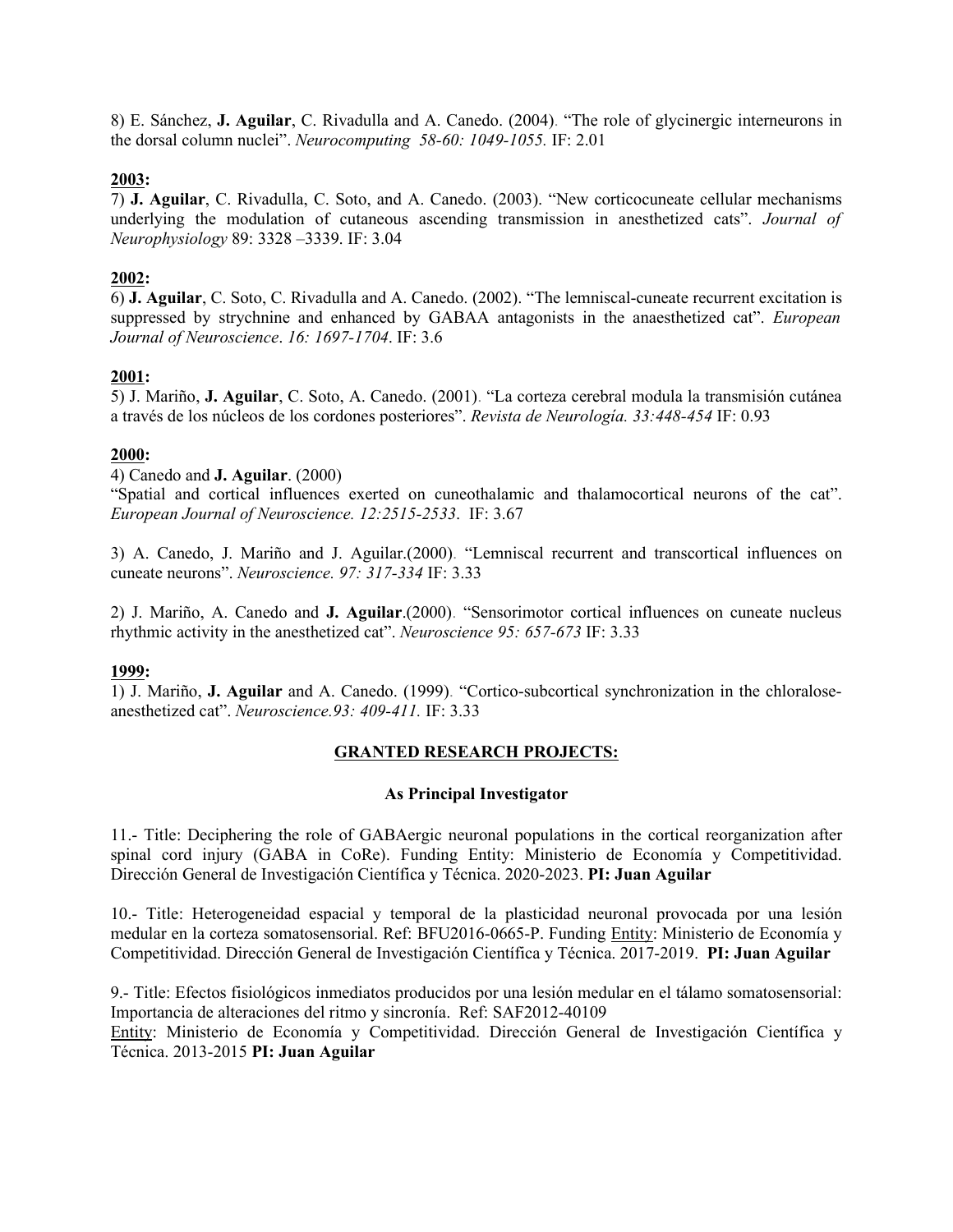8.- Title: Immediate cortical reorganization after spinal cord injury in rats.

Ref P120. 2011-2012 Entity: International Foundation for Research in Paraplegia.-IRP. PI: Guglielmo Foffani; Collaborator Investigator: Juan Aguilar

7.- Title: Estudio comparativo de los efectos que se producen sobre la actividad de la corteza somatosensorial por una lesión de nervio periférico y por una lesión medular. Ref: PI-2010/027 Hospital Nacional de Parapléjicos. 2010-2012 Entity: Fundación para la Investigación Sanitaria en Castilla-La Mancha. FISCAM. PI: Juan Aguilar.

6.- Title: Estudio de los cambios tempranos en las respuestas fisiológicas de las neuronas tálamo-corticales en el núcleo ventral posterior lateral de la rata después de una lesión medular. Ref:PI 08/1810 Entity: Fondo de Investigaciones Sanitarias del Instituto de Salud Carlos III. Ministerio de Ciencia e Innovación Hospital Nacional de Parapléjicos. 2009-2011. PI: Juan Aguilar.

5.- Title: Development and applications of signals processing techniques to extract information from complex neuronal activities. Acción Integrada España-Italia. (Ref: HI 2006-0068). 2007-2008. Entity: Ministerio de Educación y Ciencia. Gobierno de España

Investigador Principal: Guglielmo Foffani. Collaborator Investigator: Juan Aguilar .

4.- Title: Reorganización somatosensorial tálamo-cortical después de lesión medular en un modelo animal de rata. Ref:CP 05/00311. Contrato de Investigador del Sistema Nacional de Salud. Fondo de Investigaciones Sanitarias del Instituto de Salud Carlos III. Ministerio de Sanidad y Consumo. Hospital Nacional de Parapléjicos. 2006-2008 PI: Juan Aguilar

3.- Title: Reorganización cortical de la información táctil y de dolor después de lesión medular aguda y crónica en un modelo animal de rata: estudio intracelular in vivo. (ref: PI-2006/50). 2007-2009. Entity: Fundación para la Investigación Sanitaria en Castilla-La Mancha (FISCAM). PI: Juan R Aguilar.

2.- Title: Estudio diferencial de la reorganización de la información táctil y de dolor en la corteza somatosensorial de la rata después de lesión medular. Entity: Consejería de Sanidad de la Junta de Comunidades de Castilla-La Mancha. España: 2006-2008 Investigador Principal: Guglielmo Foffani. Collaborator Investigator: Juan R Aguilar.

1.- Title: Reorganización cortical de la información táctil y de dolor después de lesión medular aguda y crónica en un modelo animal de rata: estudio intracelular in vivo. 2006-2008 Entity: Fundación Mutua Madrileña Automovilista. PI: Juan Aguilar.

## DIRECTOR OF THESIS AND MASTER IN NEUROSCIENCE

## Director of PhD dissertations:

- "Basic mechanisms of somatosensory processing by the hippocampus". Author: Elisa Bellistri. Universidad Pablo de Olavide. Sevilla. Nov 2012.

- "Estudios de los cambios tempranos en la actividad de la corteza somatosensorial primaria tras una lesion medular en ratas anestesiadas". Author: Desiré Humanes-Valera Universidad Pablo de Olavide. Sevilla. Jul 2013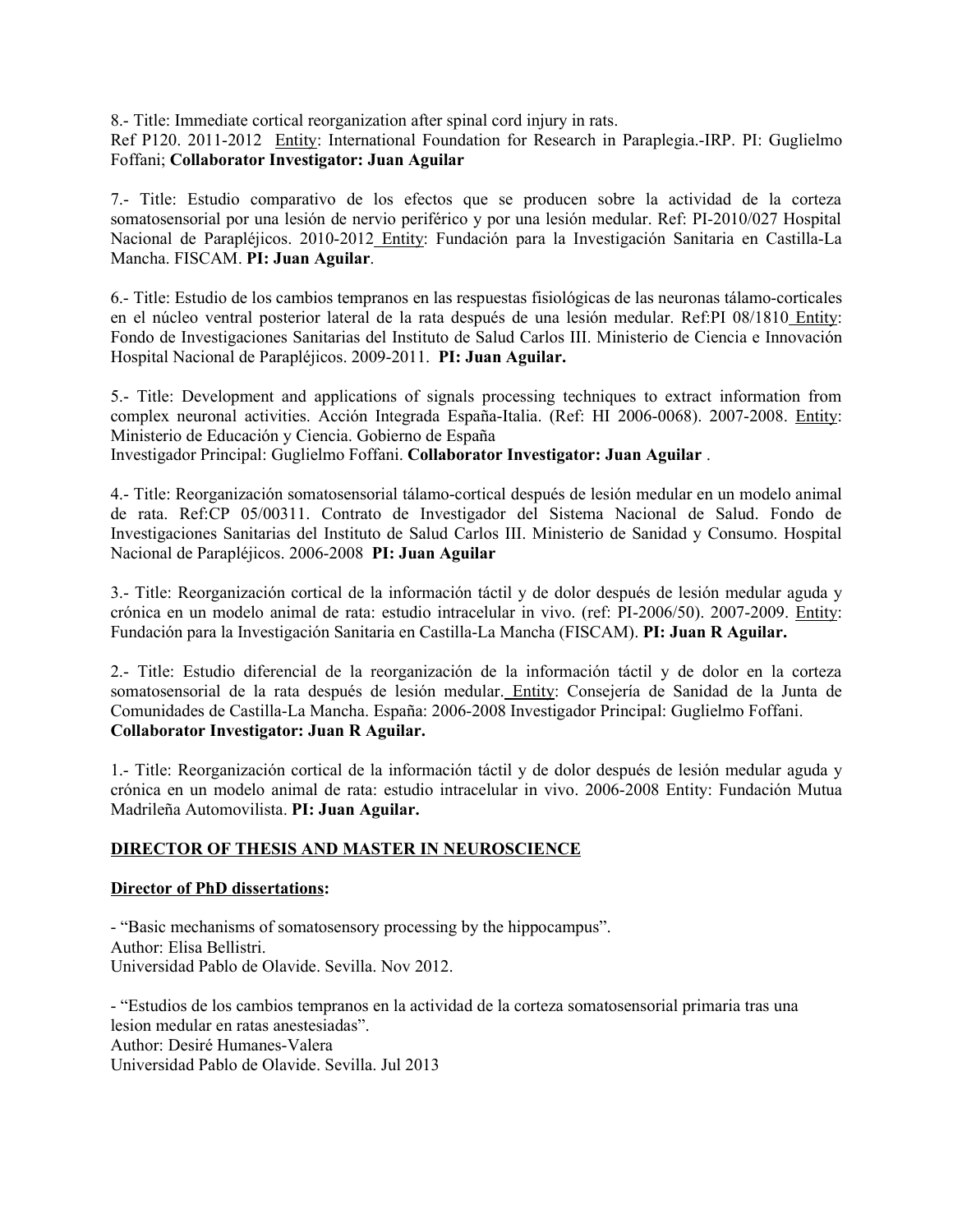-" Fisiología Tálamo-cortical en respuesta a estimulación somatosensorial de las extremidades en rata anestesiada". Author: Mª Luz Morales-Botello Universidad Pablo de Olavide. Sevilla. Jan 2016

# Supervisor of Master Degree in Neuroscience:

1.- Author: María de la Luz Morales Botello. Master en Neurociencia y Biología del Comportamiento. Universidad Pablo de Olavide. División de Neurociencias. Title: Estudio neurofisiológico-computacional del complejo ventrobasal

talámico en ratas anestesiadas. Universidad Pablo de Olavide. División de Neurociencias. June 2009.

2.- Author: Elisa Bellistri. Master en Neurociencia y Biología del Comportamiento. Universidad Pablo de Olavide. División de Neurociencias. Title: Respuestas evocadas en el hipocampo a estímulos somatosensoriales en rata anestesiada" June 2010.

3.- Author: Desiré Humanes-Valera. Master en Neurociencia y Biología del Comportamiento. Universidad Pablo de Olavide. División de Neurociencias. Title: Estudio de los cambios tempranos en la actividad de la corteza somatosensorial primaria tras una lesión medular en ratas anestesiadas". June 2010 .

4.-Author: Irene Martínez Camero. Master en Neurociencia y Biología del Comportamiento. Universidad Pablo de Olavide. División de Neurociencias. Title: Cambios tempranos en las respuestas fisiológicas del núcleo ventral posterior lateral de la rata después de la lesión medular completa. June 2012.

# TEACHING

- Associate Professor of Human Physiology. Faculty of Physiotherapy and Nursing. University of Castilla-La Mancha. (Spain) 2019-nowadays.

-Professor in Universidad de A Coruña (Spain): Máster Interuniversitario de Neurociencias. (2014 nowadays). Teaching techniques of electrophysiology (extra-cranial recordings EEG, intra-cranial extracellular recordings of single units and multi-units, intracellular recordings)

- Professor in Universidad Pablo de Olavide (Sevilla, Spain): Máster de Neurociencas y Biología del Comportamiento (2011-nowadays). Teaching structure and functions of the somatosensory system and Sensory-motor integration.

-Professor in Universidad Europea de Madrid (Spain): Máster Fisioterapia Neurológica. 2010. Teaching structure and functions of the somatosensory system and Sensory-motor integration.

-Professor in Universidad Pablo de Olavide, (Sevilla, Spain): X Curso Nacional de Neurociencias 2008; 2012 and 2018.

-Professor in Universidad de A Coruña (Spain): V Encuentros Atlánticos de Neurociencia (2006).

## Invited talks and seminars cycle in the following Institutions:

- 2018-2021. Doctorate and Master Program in Neuroscience. Faculty of Biology. University of Seville (Spain).

- 2018. ICORD: International Collaboration in Repair Discoveries. Seminar Series. Vancouver (Canada). 11th September

- 2017. International Graduate School of Neuroscience at the Ruhr University of Bochum (Germany). September.